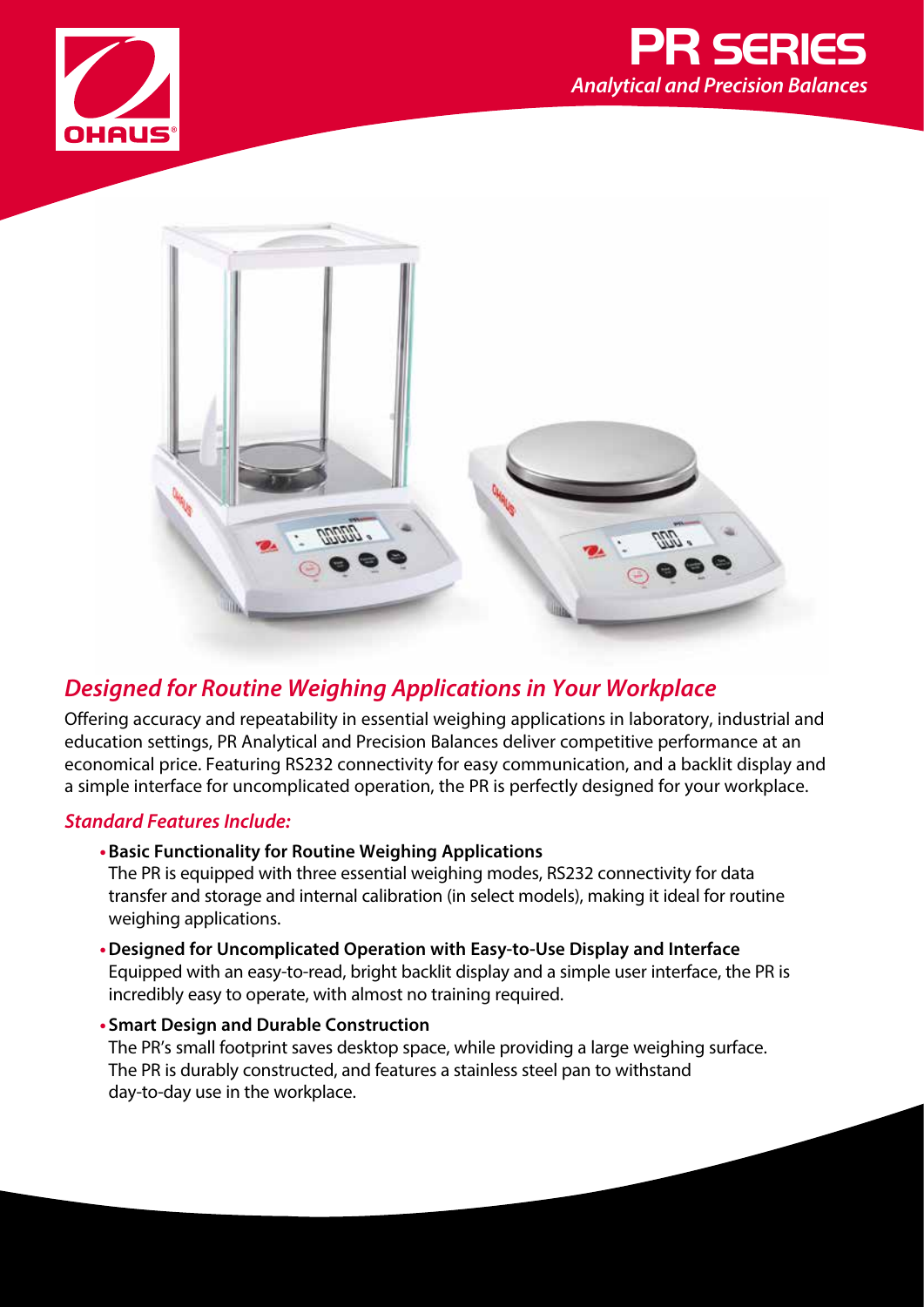# PR SERIES *Analytical and Precision Balances*



| InCal™ Model                                                | <b>PR124</b>                                                                                                                   | <b>PR224</b>   | <b>PR223</b>   | <b>PR423</b>   | <b>PR523</b>   |  |  |
|-------------------------------------------------------------|--------------------------------------------------------------------------------------------------------------------------------|----------------|----------------|----------------|----------------|--|--|
| <b>ExCal Model</b>                                          | <b>PR124/E</b>                                                                                                                 | <b>PR224/E</b> | <b>PR223/E</b> | <b>PR423/E</b> | <b>PR523/E</b> |  |  |
| <b>Approved Model*</b>                                      | <b>PR124M</b>                                                                                                                  | <b>PR224M</b>  | <b>PR223M</b>  | <b>PR423M</b>  | <b>PR523M</b>  |  |  |
| Capacity (q)                                                | 120                                                                                                                            |                | 220            | 420            | 520            |  |  |
| Readability (q)                                             |                                                                                                                                | 0.0001         |                | 0.001          |                |  |  |
| Verification Interval (e) (g) (Approved Models)             | 0.001                                                                                                                          |                | 0.01           |                |                |  |  |
| Class (Approved Models)                                     |                                                                                                                                |                | $\mathbf{H}$   |                |                |  |  |
| Repeatability (STDEV) (q)                                   | 0.0001                                                                                                                         |                | 0.001          |                |                |  |  |
| Linearity (g)                                               | 0.0002                                                                                                                         |                | 0.002          |                |                |  |  |
| <b>Stabilization Time (s)</b>                               | 3                                                                                                                              |                | $\overline{2}$ |                |                |  |  |
| Sensitivity Temperature Drift (PPM/K)                       | ±3                                                                                                                             |                | ±8             |                | ±3             |  |  |
| Typical Minimum Weight USP<br>(USP, K=2, U=0.10%)           | 200 mg                                                                                                                         |                | 2g             |                |                |  |  |
| Optimized Minimum Weight<br>(USP, U=0.10%, K=2) SRP≤0.41d** | 82 mg                                                                                                                          |                | 0.82q          |                |                |  |  |
| Units                                                       | Milligram, Gram, Ounce, Carat, Pennyweight, Ounce Troy, Newton, grain                                                          |                |                |                |                |  |  |
| Units (Approved Models)                                     | Milligram, Gram, Carat                                                                                                         |                |                |                |                |  |  |
| Applications                                                | Basic Weighing, Parts Counting, Percent Weighing                                                                               |                |                |                |                |  |  |
| Pan Size (Ø)                                                | 90 mm<br>120 mm                                                                                                                |                |                |                |                |  |  |
| <b>Tare Range</b>                                           | To full range by subtraction                                                                                                   |                |                |                |                |  |  |
| Power Supply                                                | Power Input: 100 - 240V ~ 200mA 50 - 60Hz 12 - 18VA<br>Power Output:12 VDC 0.5A                                                |                |                |                |                |  |  |
| Assembled Dimensions ( $W \times D \times H$ )              | $201 \times 317 \times 303$ mm                                                                                                 |                |                |                |                |  |  |
| Communication                                               | <b>RS232</b>                                                                                                                   |                |                |                |                |  |  |
| <b>Operating Temperature Range</b>                          | Operating conditions for ordinary lab application: +10 to 30°C (operability quaranteed between +5 and 40°C)                    |                |                |                |                |  |  |
| Storage Temperature Range                                   | Humidity: maximum relative humidity 80% for temperatures up to 30 °C,<br>decreasing linearly to 50% relative humidity at 40 °C |                |                |                |                |  |  |
| Net Weight                                                  | 4.5 kg                                                                                                                         |                |                |                |                |  |  |
| Shipping Weight                                             | 7 kg                                                                                                                           |                |                |                |                |  |  |
| Shipping Dimensions ( $W \times D \times H$ )               | $507 \times 387 \times 531$ mm                                                                                                 |                |                |                |                |  |  |

\*Approved models are all internal calibration models.

\*\*The value for SRP is the standard deviation for n replicate weighings (n≥10)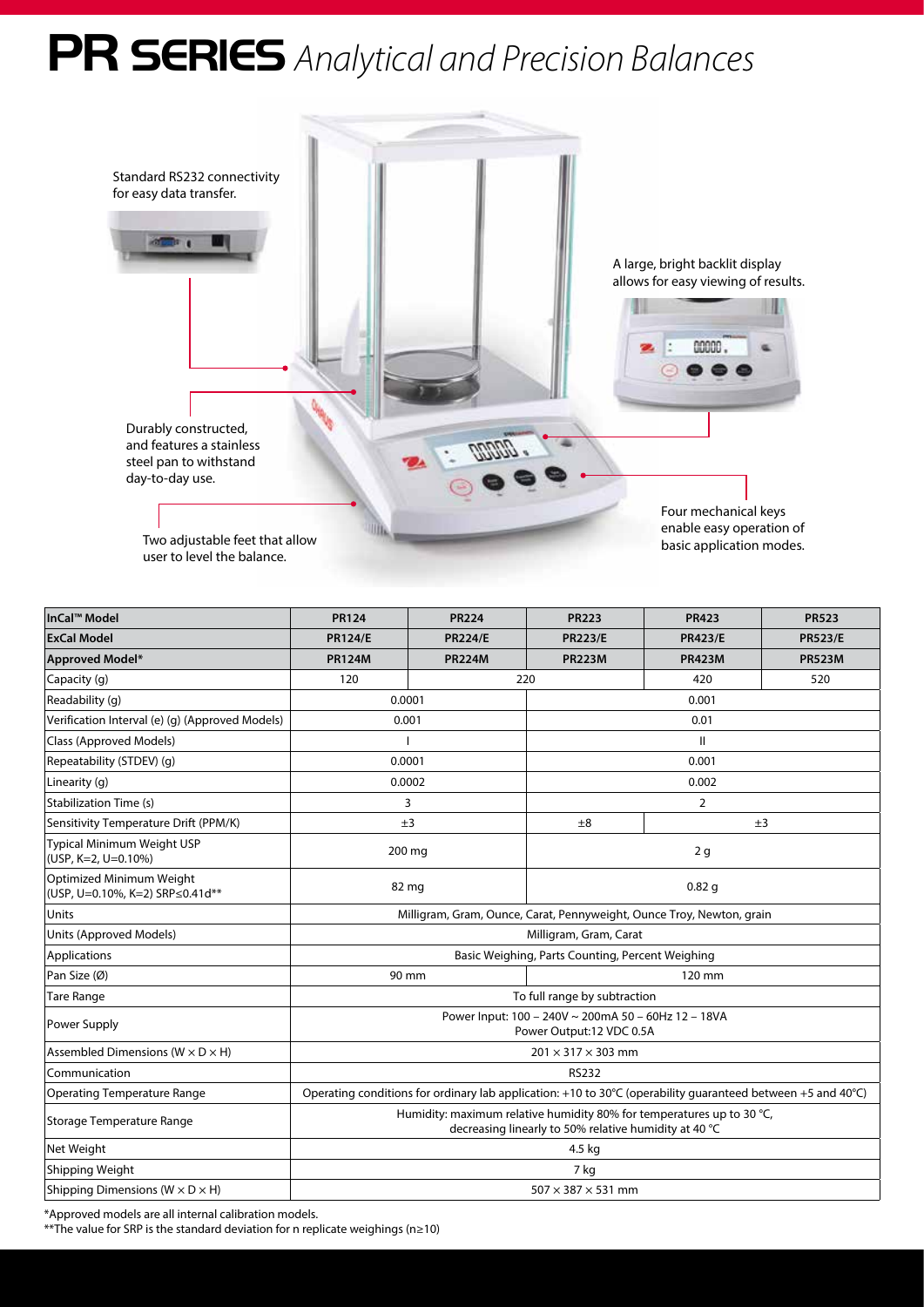# PR SERIES *Precision Balances*

Standard RS232 connectivity for easy data transfer.



| InCal™ Model                                                | PR1602                                                                                                                         | <b>PR2202</b>   | <b>PR4202</b>   | PR4201          | <b>PR6201</b>   |  |
|-------------------------------------------------------------|--------------------------------------------------------------------------------------------------------------------------------|-----------------|-----------------|-----------------|-----------------|--|
| <b>ExCal Model</b>                                          | PR1602/E                                                                                                                       | <b>PR2202/E</b> | <b>PR4202/E</b> | <b>PR4201/E</b> | <b>PR6201/E</b> |  |
| <b>Approved Model*</b>                                      | <b>PR1602M</b>                                                                                                                 | <b>PR2202M</b>  | <b>PR4202M</b>  | <b>PR4201M</b>  | <b>PR6201M</b>  |  |
| Capacity (g)                                                | 1600<br>2200                                                                                                                   |                 |                 | 4200            | 6200            |  |
| Readability (q)                                             | 0.01<br>0.1                                                                                                                    |                 |                 |                 |                 |  |
| Verification Interval (e) (g) (Approved Models)             | 0.1                                                                                                                            |                 |                 |                 | $\mathbf{1}$    |  |
| Class (Approved Models)                                     | Ш                                                                                                                              |                 |                 |                 |                 |  |
| Repeatability (STDEV) (q)                                   | 0.01                                                                                                                           |                 |                 | 0.1             |                 |  |
| Linearity (q)                                               | 0.02                                                                                                                           |                 |                 | 0.2             |                 |  |
| <b>Stabilization Time (s)</b>                               | $\mathbf{1}$                                                                                                                   |                 |                 |                 |                 |  |
| Sensitivity Temperature Drift (PPM/K)                       | ±3<br>±6                                                                                                                       |                 | ±10             |                 |                 |  |
| Typical Minimum Weight USP<br>(USP, K=2, U=0.10%)           | 20 <sub>g</sub>                                                                                                                |                 |                 | 200q            |                 |  |
| Optimized Minimum Weight<br>(USP, U=0.10%, K=2) SRP≤0.41d** | 8.2 <sub>g</sub>                                                                                                               |                 |                 | 82 g            |                 |  |
| Units                                                       | Gram, Kilogram, Ounce, Pound, Carat, Pennyweight, Ounce Troy, Newton, grain                                                    |                 |                 |                 |                 |  |
| Units (Approved Models)                                     | Gram, Kilogram, Carat                                                                                                          |                 |                 |                 |                 |  |
| Applications                                                | Basic Weighing, Parts Counting, Percent Weighing                                                                               |                 |                 |                 |                 |  |
| Pan Size (Ø)                                                | 180 mm                                                                                                                         |                 |                 |                 |                 |  |
| <b>Tare Range</b>                                           | To full range by subtraction                                                                                                   |                 |                 |                 |                 |  |
| Power Supply                                                | Power Input: 100 - 240V ~ 200mA 50 - 60Hz 12 - 18VA<br>Power Output:12 VDC 0.5A                                                |                 |                 |                 |                 |  |
| Assembled Dimensions ( $W \times D \times H$ )              | $201 \times 317 \times 93$ mm                                                                                                  |                 |                 |                 |                 |  |
| Communication                                               | <b>RS232</b>                                                                                                                   |                 |                 |                 |                 |  |
| <b>Operating Temperature Range</b>                          | Operating conditions for ordinary lab application: +10 to 30°C (operability quaranteed between +5 and 40°C)                    |                 |                 |                 |                 |  |
| Storage Temperature Range                                   | Humidity: maximum relative humidity 80% for temperatures up to 30 °C,<br>decreasing linearly to 50% relative humidity at 40 °C |                 |                 |                 |                 |  |
| Net Weight                                                  | 3.5 kg                                                                                                                         |                 |                 |                 |                 |  |
| Shipping Weight                                             | $5$ kg                                                                                                                         |                 |                 |                 |                 |  |
| Shipping Dimensions ( $W \times D \times H$ )               | $550 \times 385 \times 291$ mm                                                                                                 |                 |                 |                 |                 |  |

\*Approved models are all internal calibration models.

\*\*The value for SRP is the standard deviation for n replicate weighings (n≥10)